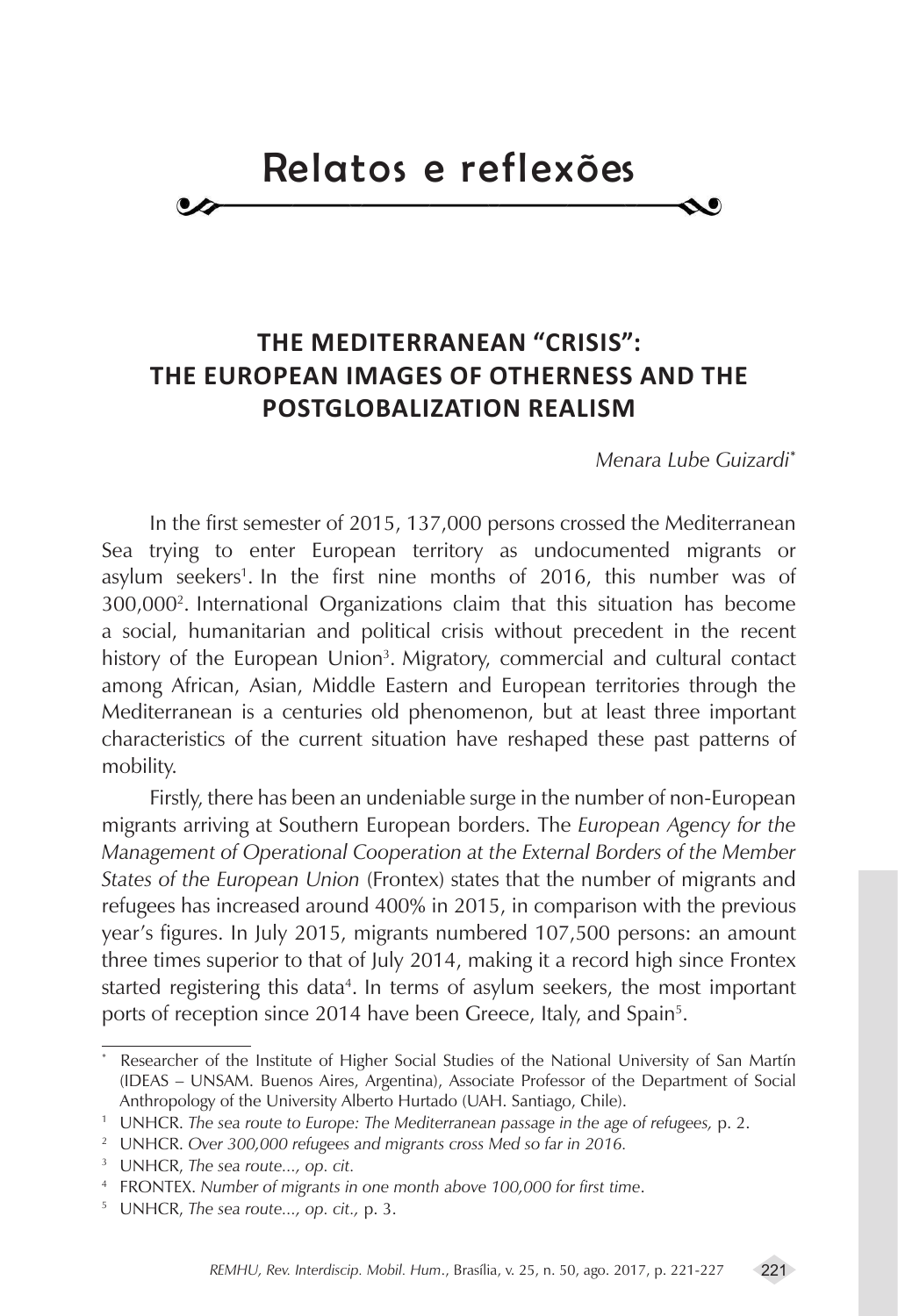Secondly, there is a notable diversification of the migratory routes used. Through them, the past histories of commercial and social itineraries that crossed the Mediterranean are being redesigned. This diversification of routes has been accompanied by a multiplication of migrants' and refugee's countries of origin. The Migratory Routes Maps developed by<sup>6</sup> show the consolidation of four important itineraries<sup>7</sup>.

This diversification of both routes and countries of origin has had a deep impact in the patterns of interaction between migrants and hosts societies. The Greek, Italian, Maltese, and Spanish port cities (that have become the "border territories" of these routes) are social spaces in which identity negotiation processes take place (often leading to conflictive situations). It is possible to identify the existence of *longue durée<sup>s</sup>* imaginaries regarding the Southern waters of the Mediterranean Sea as a limit between "European civilization" and its archetypal counterpart: the "others". This imaginary could also be tracked in the labeling of Spain and Italy's most Southern cities as "underdeveloped" localities in their own countries hegemonic representations. Edward Said<sup>9</sup> addresses this analysis. Following Gramsci<sup>10</sup>, he explains how the relationship between Northern Italian cities and Southern Sicilian islands reproduces on a national scale the relation of otherness that Europe (as an imagined community) creates with its Southern borders territories in the Mediterranean.

These non-European others are generically represented as belonging to "other religions" (as "non Christian people"). Whenever they express any intense religious ties, beliefs or practices, these are usually understood as a mark of otherness, since secularism or a disenchanted assumption of the world – as in Weber's<sup>12</sup> argument – is generically accepted as characteristic of European modernity and post-modernity<sup>13</sup>. These "others" are also seen as acting according to strange (or exotic) social habits and ethics, and expressing an ethnic affiliation that is often interpreted in connection to their alleged phenotypical differences.

<sup>67</sup> FRONTEX. *Migratory Routes Maps.*

<sup>78</sup> These four itineraries would be: i) *The Western Mediterranean Route:* which connects African territories with Andalusia (Spain), and through which 6,698 migrants arrived in Europe from Syria (3,789 persons), Guinea (671 persons) and Côte d'Ivoire (354 persons); ii) *The Central Mediterranean Route*: this connects African territories with Sicily (Italy) and its surrounding islands. This route has brought 91,302 migrants to Europe in 2015, from Eritrea (23,878), Nigeria (10,747) and unidentified Sub-Saharan countries (9,766 persons); iii) *The Apulia and Calabria Route:* connects Africa with Southern Italian territories. Its migration statistics are included in the *Central Mediterranean Route* data; iv) *The Eastern Mediterranean Route*: connects Asian and Middle East territories with Greece. This route has brought 132, 240 migrants to Europe in 2015, from Syria (78,190 persons), Afghanistan (32,581 persons) and Pakistan (6,641 persons).

<sup>89</sup> BRAUDEL, Fernand. *Histoire et sciences sociales: la longue durée.*

<sup>&</sup>lt;sup>9</sup> SAID, Edward. On late style: Music and literature against the grain.

<sup>&</sup>lt;sup>10</sup> GRAMSCI, Antonio. The southern question.

<sup>&</sup>lt;sup>11</sup> WEBER, Max. The Protestant Ethic and the Spirit of Capitalism: and other writings.

<sup>&</sup>lt;sup>12</sup> GAUCHET, Marcel. The disenchantment of the world: A political history of religion.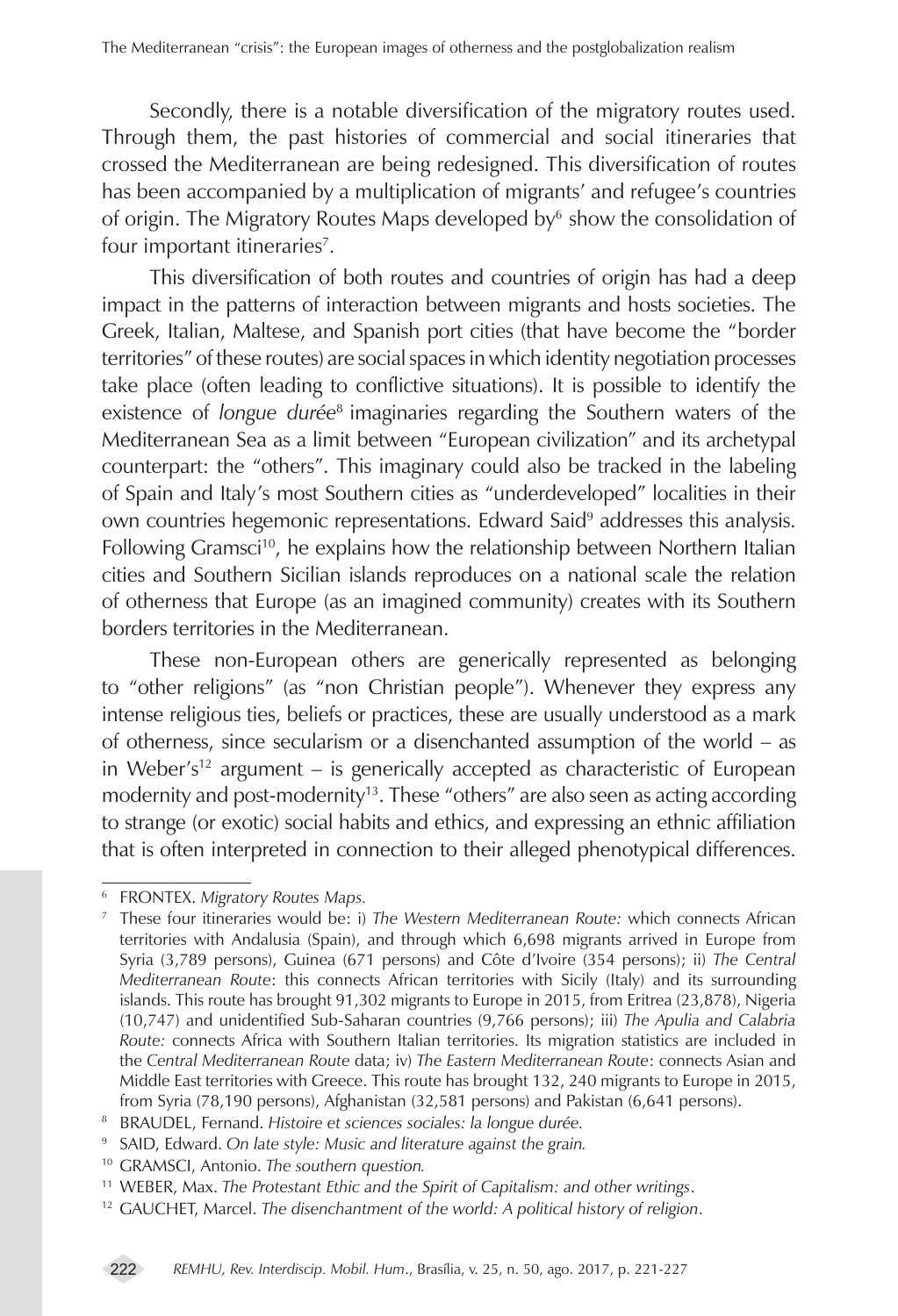Therefore, these otherness imaginaries are still mobilizing images of racial difference which include the rise of xenophobic and racist opposition to the arrival of migrants and asylum seekers in the Southern European borders.

Both images (of an archetypical Europeanness and of its alleged counterpart) derive from the long-term processes of invention of a "pan-European" identity. Even agreeing with Anderson<sup>13</sup>, who connected the generation of social identity with the origin of Nation States in the continent, it is central to distend that perception in order to avoid methodological nationalisms<sup>14</sup>, and to assume the importance of religion in the shaping of European processes of otherness, especially in border regions. In this sense, and following Hastings<sup>15</sup>, it should be stressed that the religious imaginaries were raised long before the emergence of Nation States, and centrally influenced the latter by connecting them with past practices and performances of identity. In many aspects, the arrival of migrants and refugees in Mediterranean port cities builds local scenarios of intense cultural and religious diversification, including the presence of Muslims, Jews, Hindus, Catholics, Protestants, and believers in Native African religions, among others.

Furthermore, this human migration has great potential in transnationalising religion<sup>16</sup>, generating ties between origin and host societies, and creating diversified religious enclaves in Mediterranean localities. Although the specific encounter between host societies and these new migrants/refugees can assume different forms, it is currently acquiring the shape of an identity crisis, motivating politics that overlap interests, that include "heterogeneous or hybrid publics", challenging "conventional notions of belonging, identity and citizenship"<sup>17</sup>. This situation leads migrants and autochthones to ask some key questions regarding the cultural encounter: "Can we ever peacefully live with one another? What do we share collectively as human beings?"18. 19

But a third point must be addressed. The phenomenon can also be stated as a humanitarian crisis due to the intensification and spread of the violence and danger that accompany different moments of the migrants' itineraries up to their arrival in Mediterranean port cities. There has been an intensification

<sup>&</sup>lt;sup>13</sup> ANDERSON, Benedict. *Imagined communities: Reflections on the origin and spread of nationalism*.

<sup>&</sup>lt;sup>14</sup> The methodological nationalism is "the tendency to accept the nation-state and its boundaries as a given in social analysis". It could be expressed in three aspects: "ignoring or disregarding the fundamental importance of nationalism for modern societies", in the "naturalization or taking for granted that the boundaries of the nation-state delimit and define the unit of analysis", and in the  $\alpha$ <sup>"</sup>territorial limitation which confines the study of social processes to the political and geographic boundaries of a particular nation-state" (LEVITT, Peggy, GLICK-SCHILLER, Nina. Conceptualizing simultaneity: A transnational social field perspective on society, p. 1007).

<sup>&</sup>lt;sup>15</sup> HASTINGS, Adrian. The construction of nationhood: Ethnicity, religion and nationalism.

<sup>&</sup>lt;sup>16</sup> VAN DER VEER, Peter. *Transnational Religion*.

<sup>&</sup>lt;sup>17</sup> VERTOVEC, Steve, COHEN, Robin. Introduction, p. 1.

<sup>1819</sup>*Ibidem*.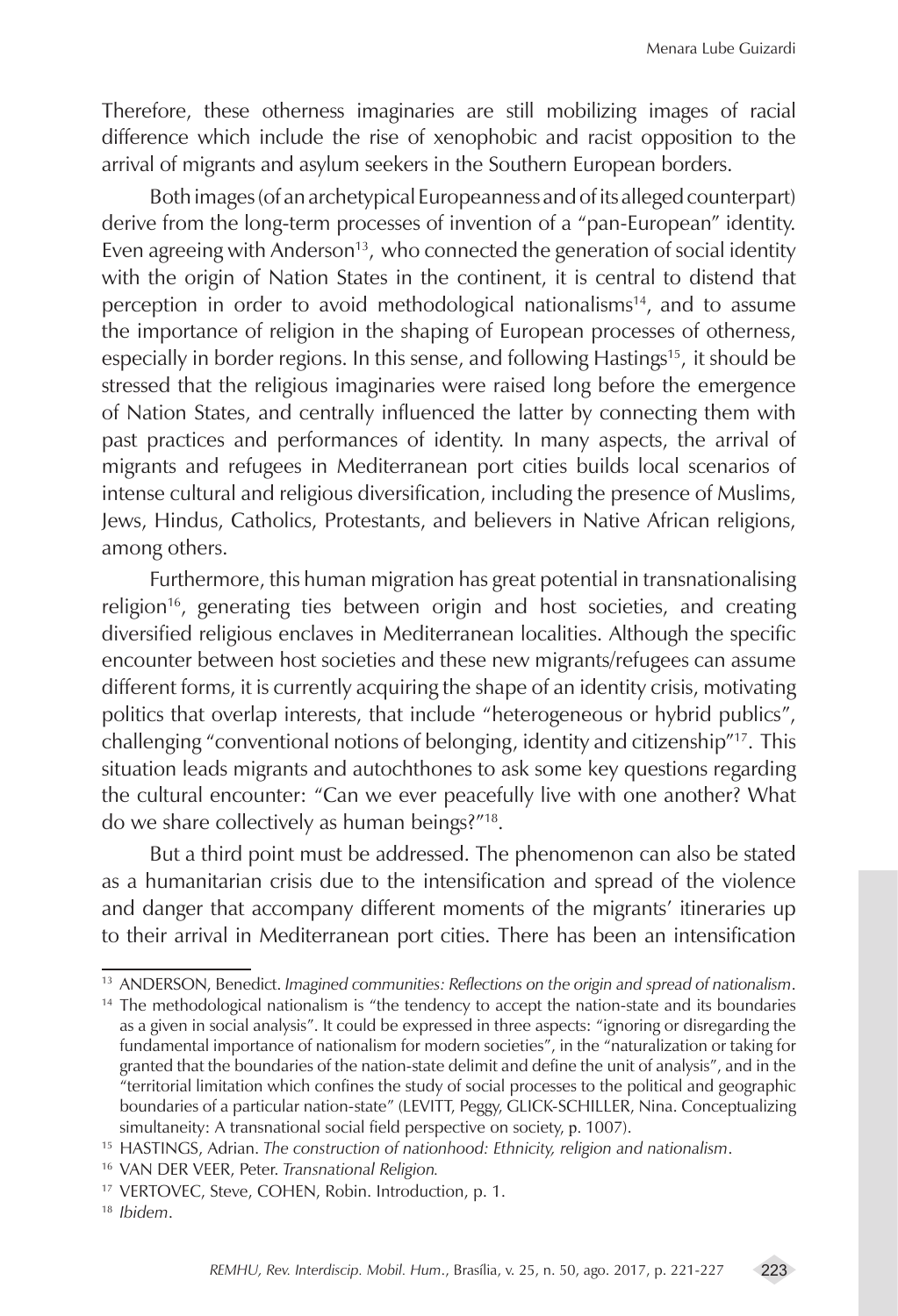of the role carried out by criminal transnational human trafficking organisations in transporting migrants, sometimes including long journeys that imply desert crossings or lengthy walking trips. At the same time, the change in the management of Mediterranean borders<sup>19</sup>, with an intensification of the use of high technology in border patrol and defence<sup>20</sup> has led to an increase in casualties among those who try to cross these frontiers. In 2012, European Union Authorities carried out 15,900 detentions of persons trying to enter illegally through EU's external borders. This number jumped to 40,000 in 2013; to 170,760 in 2014; to 153,949 in 2015 and, finally, it reached 181,126 detentions in 2016. The effect created by this massive investment in technology for border control in Europe  $-$ generating what some experts have called "Fortress Europe"<sup>21</sup>– is the opposite of what is expected by public managers: there has been no reduction in the numbers who attempt to migrate, but an increase in the number of persons that die during the journey. UNHCR<sup>22</sup> identified the Mediterranean Sea routes as the most dangerous in the world for migrants and refugees. Furthermore, many of those travelling are escaping from territories at war, trying to evade violence and religious persecution. On their arrival, they are moved to "detention camps" or "holding centres", where they could wait a long time for judicial decisions regarding their asylum cases or deportation $^{23}$ .

Therefore, the crisis must be read from another perspective: one that is deeply connected to the changes in the international politics regarding the human mobilities. Since 2001, we have entered a new phase in the governance of international migration. The last two decades of the  $20<sup>th</sup>$  century were generically designated "the age of migration" by social scientists<sup>24</sup>. As many researchers stress, this expression is not related to a quantitative change in the percentage of international migrants in that period. Rather, it summarizes the contradictions of globalization regarding the production of representations on transnational and transborder mobility. Beyond the varied meanings attributed to the "age of migration", the fact is that it has come to an (unhappy) end, giving rise to the beginning of an "age of migration crisis".

The transition between these "ages" entails a change in the production of globally shared imaginaries about migration: from a discourse that celebrated (very contradictorily) cross-border and transnational mobility, to one that speaks of it, openly, as an evil to be persecuted and eradicated. Although this transition has been taking place for at least 15 years or more, its imprint was radicalized

<sup>&</sup>lt;sup>19</sup> WOLFF, Sarah. Border management in the Mediterranean: internal, external and ethical challenges.

<sup>&</sup>lt;sup>20</sup> SORENSEN, Nina Nyberg, GAMMELTOFT-HANSEN, Thomas. Introduction.

<sup>2222</sup>UNHCR. *The sea route..., op. cit.*

<sup>&</sup>lt;sup>23</sup> ANDRIJASEVIC, Rutvica. From Exception to Excess: Detention and Deportations across the Mediterranean Space, p. 149.

<sup>&</sup>lt;sup>24</sup> CASTLES, Stephen, MILLER, Mark. *The Age of Migration: International Population Movements in the Modern World*.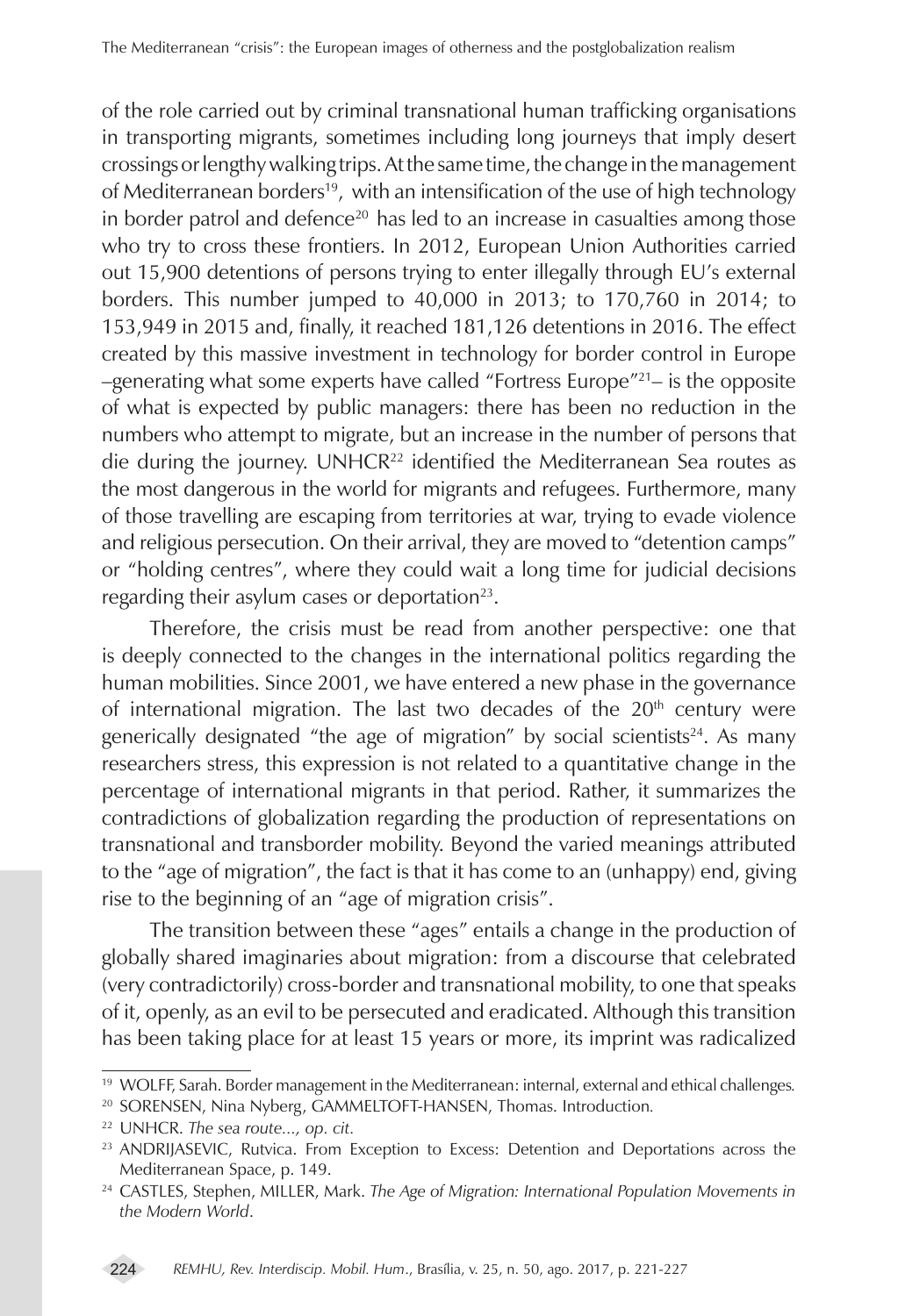in 2016 due to a set of global political outcomes. Since then, a conservative, xenophobic and racist twist in international migration governance has been consolidated, Trump's discourse being a clear example of the above. However, this change is part of a more complex picture, articulated by the radicalization of neoliberalism, by the lack (or active destruction) of alternative models, and by the consolidation of a capitalist realism that disavows humanist values and counter-hegemonic worldviews<sup>25</sup>.

It is hard to relate the Global North's current political agenda on migrant issues to any humanitarian rationale. Postglobalization configures a scenario in which the migrant condition –especially when experienced by populations from peripherical countries– has become a fundamental part of the fragmentation processes of advanced capitalism. Furthermore, migrants are increasingly being used to sustain a generalized fear of "external enemies" that has economic purposes: it justifies the increase of State investments in the war industry (which happens to be the most important economic niche in the US and many European Countries). This discursive use of fear is based on bringing together nationalist sentiments that are easily manipulated politically: an outcome we observed in 2016 in the United States' presidential election campaign, and in the vote for Brexit in UK. In the European Union, we have seen it repeatedly in the reaffirmation of the restrictive policies applied to Syrian refugees. The imaginaries of fear and rejection of cultural difference are getting progressively stronger, and the claims for "renationalization" of borders, economics and politics are becoming hegemonic ideas. The metaphor of these ideological outputs is the emergence of a renewed interest in materializing the national barriers through literal walls. Trump's proposal regarding the Mexico-US border is the clearest example of the latter. Postglobalization seems to be, as the Cold War was, another "Era of Walls".

Shortly before his death, Bauman<sup>26</sup> stated that all these events must be read from a specific political context: as part of a deep crisis in the global neoliberal economy, which is proving to be incapable of restoring itself after its cyclical breakdowns. Simultaneously, they are also related to the inability of democratic regimes to reconcile their structural legal principles with the intensification of the neoliberal models of accumulation<sup>27</sup>. As Mirolslav Hroch said two decades ago, the nationalist rejection of "the others" is "a substitute for factors of integration in a society that is disintegrating. When society fails, the nation appears as the ultimate guarantee"<sup>28</sup>. Denominating this new

<sup>&</sup>lt;sup>25</sup> FISHER, Mark. Capitalist realism: Is there no alternative?

<sup>2626</sup>BAUMAN, Zygmunt. *Extraños llamando a la puerta*.

<sup>&</sup>lt;sup>27</sup> On this particular point, Bauman's reflections coincide with those of HARVEY in "El neoliberalismo como destrucción creative".

<sup>&</sup>lt;sup>28</sup> Coted by HOBSBAWN, Eric. *Naciones y Nacionalismos desde 1780*, p. 183.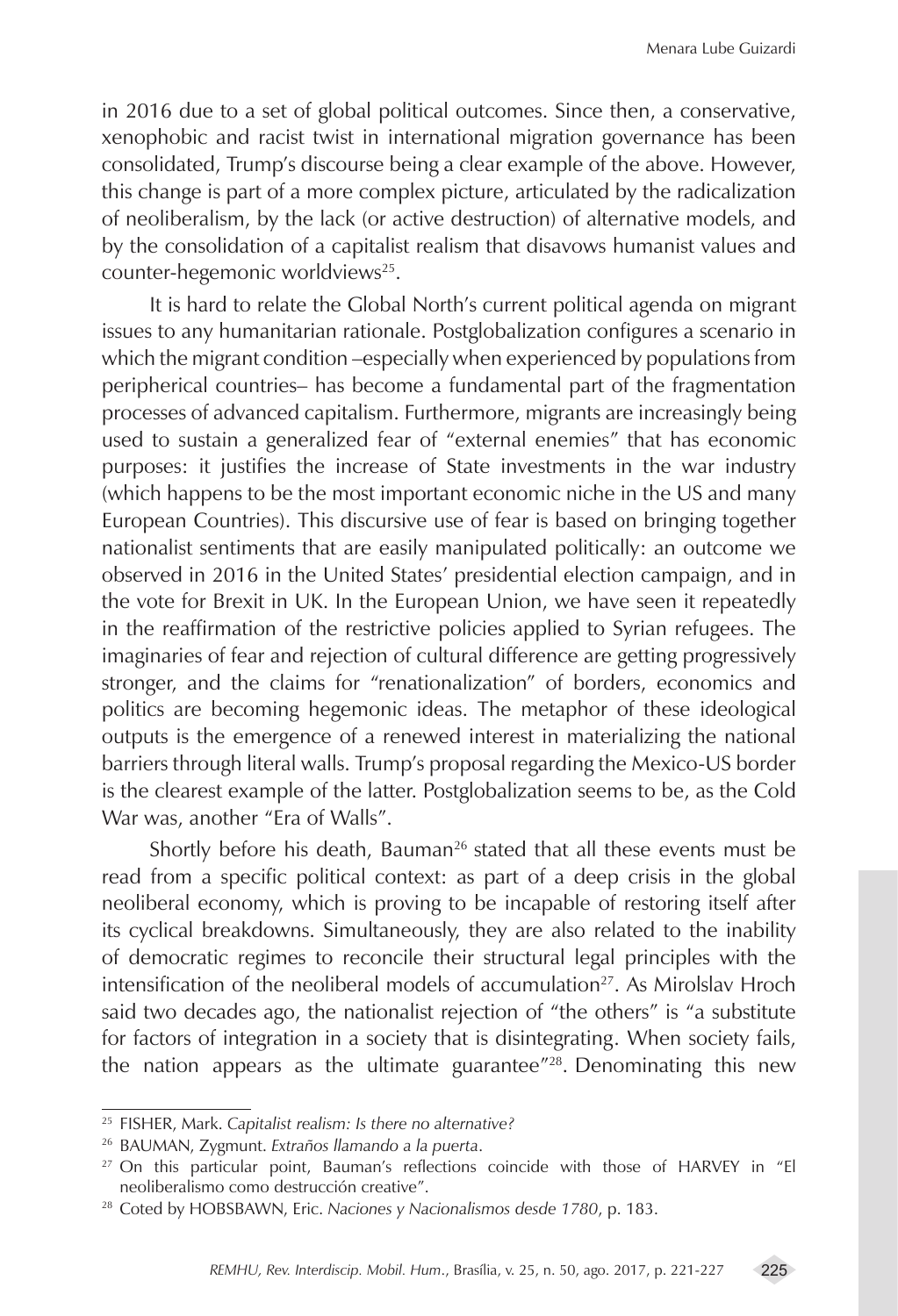postglobal scenario as immersed in a "migration and/or refugee crisis" is part of the problem<sup>29</sup>: it fosters the production of hate for minorities as an escape valve that relieves the prevailing tension, but at the price of reproducing and materializing it in a specific rejection of certain social groups<sup>30</sup>. The "crisis" is related to the mode of production, and its increasingly conflicting relationship with the forms of political institutions that are minimally necessary for the existence of democratic regimes.

## **References**

- ALSCHER, Stefan. *Knocking at the Doors of "Fortress Europe": Migration and Border Control in Southern Spain and Eastern Poland*. San Diego: University of California, 2005.
- ANDERSON, Benedict. *Imagined communities: Reflections on the origin and spread of nationalism*. London: Verso, 2004.
- ANDRIJASEVIC, Rutvica. From Exception to Excess: Detention and Deportations across the Mediterranean Space. In DE GENOVA, Nicholas; PEUTZ, Nathalie (eds.). *The Deportation Regime: Sovereignty, Space, and the Freedom of Movement*. Durham: Duke University Press, 2010, p.147-165.
- APPADURAI, Arjun. *Fear of Small Numbers. An Essay on the Geography of Anger.*  Duham: Duke University Press, 2006.
- BAUMAN, Zygmunt. *Extraños llamando a la puerta*. Barcelona: Paidós, 2016.
- BRAUDEL, Fernand. Histoire et sciences sociales: la longue durée. *Annales. Histoire, Sciences Sociales, v.* 13, n. 4, 1958, p. 725-753.
- CASTLES, Stephen; MILLER, Mark. *The Age of Migration: International Population Movements in the Modern World*. New York: Palgrave, 1993.
- FISHER, Mark. *Capitalist realism: Is there no alternative?* Obe: John Hunt Publishing, 2009.
- FRONTEX. *Number of migrants in one month above 100,000 for first time*. Retrieved August 15, 2015. Available at: <http://frontex.europa.eu/news/number-ofmigrants-in-one-month-above-100-000-for-first-time-I9MlIo>.
- FRONTEX. *Migratory Routes Maps*. Retrieved August 15, 2015. Available at: <http://frontex.europa.eu/trends-and-routes/migratory-routes-map/>.
- GAUCHET, Marcel. *The disenchantment of the world: A political history of religion*. Princeton: Princeton University Press, 1999.
- GRAMSCI, Antonio. *The southern question*. Toronto: Guernica Editions, 2005.
- HASTINGS, Adrian. *The construction of nationhood: Ethnicity, religion and nationalism*. Cambridge: Cambridge University Press, 1997.

<sup>&</sup>lt;sup>29</sup> BAUMAN, *op. cit*.<br><sup>30</sup> For a coincident reflection on the hatred of minorities within the framework of the failure or instability of national projects, see APPADURAI, Arjun. *Fear of Small Numbers. An Essay on the Geography of Anger.*